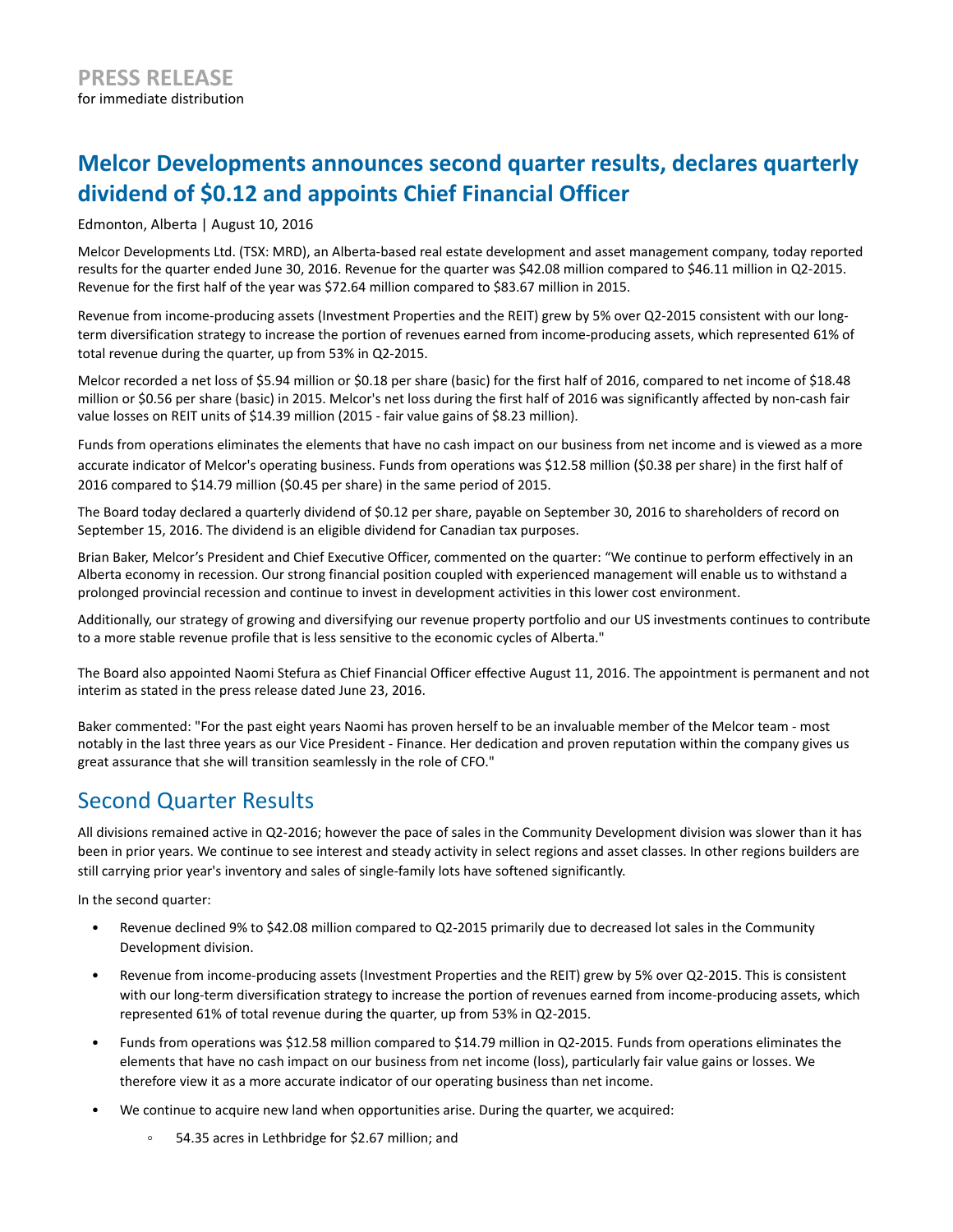- $\circ$ 39.91 acres in Edmonton for \$0.78 million.
- We continue to grow our portfolio of income-producing assets and completed the construction of two buildings valued at \$3.3 million which added 14,534 sf to our portfolio.
- We paid a quarterly dividend of \$0.12 per share on June 30, 2016. The REIT paid distributions of \$0.05625 per trust unit in April, May and June for a quarterly payout ratio of 77%.
- On August 10, 2016 we declared a quarterly dividend of \$0.12 per share, payable on September 30, 2016 to shareholders of record on September 15, 2016. The dividend is an eligible dividend for Canadian tax purposes.

# Selected Highlights

| (\$000s except as noted) | For the three months ended |                  |            | For the six months ended |                  |             |
|--------------------------|----------------------------|------------------|------------|--------------------------|------------------|-------------|
|                          | <b>June 30.</b><br>2016    | June 30,<br>2015 | Change     | <b>June 30.</b><br>2016  | June 30,<br>2015 | Change      |
| Revenue                  | 42,084                     | 46,113           | (8.7)%     | 72,638                   | 83,667           | $(13.2)\%$  |
| Gross margin (%) *       | 48.4%                      | 46.0%            | 2.4%       | 49.9 %                   | 46.6%            | 3.3%        |
| Net income (loss)        | 1,778                      | 3,917            | $(54.6)$ % | (5,936)                  | 18,477           | $(132.1)\%$ |
| Net Margin (%) *         | 4.2%                       | 8.5%             | (4.3)%     | (8.2)%                   | 22.1%            | $(30.3)$ %  |
| Funds from operations *  | 8,388                      | 8,578            | (2.2)%     | 12,578                   | 14,791           | $(15.0)$ %  |
| Per Share Data (\$)      |                            |                  |            |                          |                  |             |
| Basic earnings (loss)    | 0.05                       | 0.12             | $(58.3)$ % | (0.18)                   | 0.56             | $(132.1)\%$ |
| Diluted earnings (loss)  | 0.05                       | 0.12             | $(58.3)$ % | (0.18)                   | 0.56             | $(132.1)\%$ |
| Funds from operations *  | 0.25                       | 0.26             | $(3.8)$ %  | 0.38                     | 0.45             | $(15.6)$ %  |

| As at (\$000s except as noted) | <b>June 30,</b><br>2016 | December 31,<br>2015 | Change    |
|--------------------------------|-------------------------|----------------------|-----------|
| Shareholders' equity           | 957,359                 | 977,970              | $(2.1)\%$ |
| Total assets                   | 1,892,038               | 1,891,969            | $-$ %     |
| Per Share Data (\$)            |                         |                      |           |
| Book value *                   | 28.80                   | 29.43                | $(2.1)\%$ |

#### **MD&A and Financial Statements**

Information included in this press release is a summary of results. This press release should be read in conjunction with Melcor's consolidated financial statements and management's discussion and analysis for the three and six months ended June 30, 2016, which can be found on the company's website at www.Melcor.ca or on SEDAR (www.sedar.com).

### **About Melcor Developments Ltd.**

Melcor is a diversified real estate development and asset management company that transforms real estate from raw land through to highquality finished product in both residential and commercial built form. Melcor develops and manages mixed-use residential communities, business and industrial parks, office buildings, retail commercial centres and golf courses. Melcor owns a well diversified portfolio of assets in Alberta, Saskatchewan, British Columbia, Arizona, Colorado and Texas.

Melcor has been focused on real estate since 1923. The company has built over 100 communities across Western Canada and today manages 3.87 million sf in commercial real estate assets and 781 residential rental units. Melcor is committed to building communities that enrich quality of life - communities where people live, work, shop and play.

Melcor's headquarters are located in Edmonton, Alberta, with regional offices throughout Alberta and in Kelowna, British Columbia and Phoenix, Arizona. Melcor has been a public company since 1968 and trades on the Toronto Stock Exchange (TSX:MRD).

#### **Forward Looking Statements**

In order to provide our investors with an understanding of our current results and future prospects, our public communications often include written or verbal forward-looking statements.

Forward-looking statements are disclosures regarding possible events, conditions, or results of operations that are based on assumptions about future economic conditions, courses of action and include future-oriented financial information.